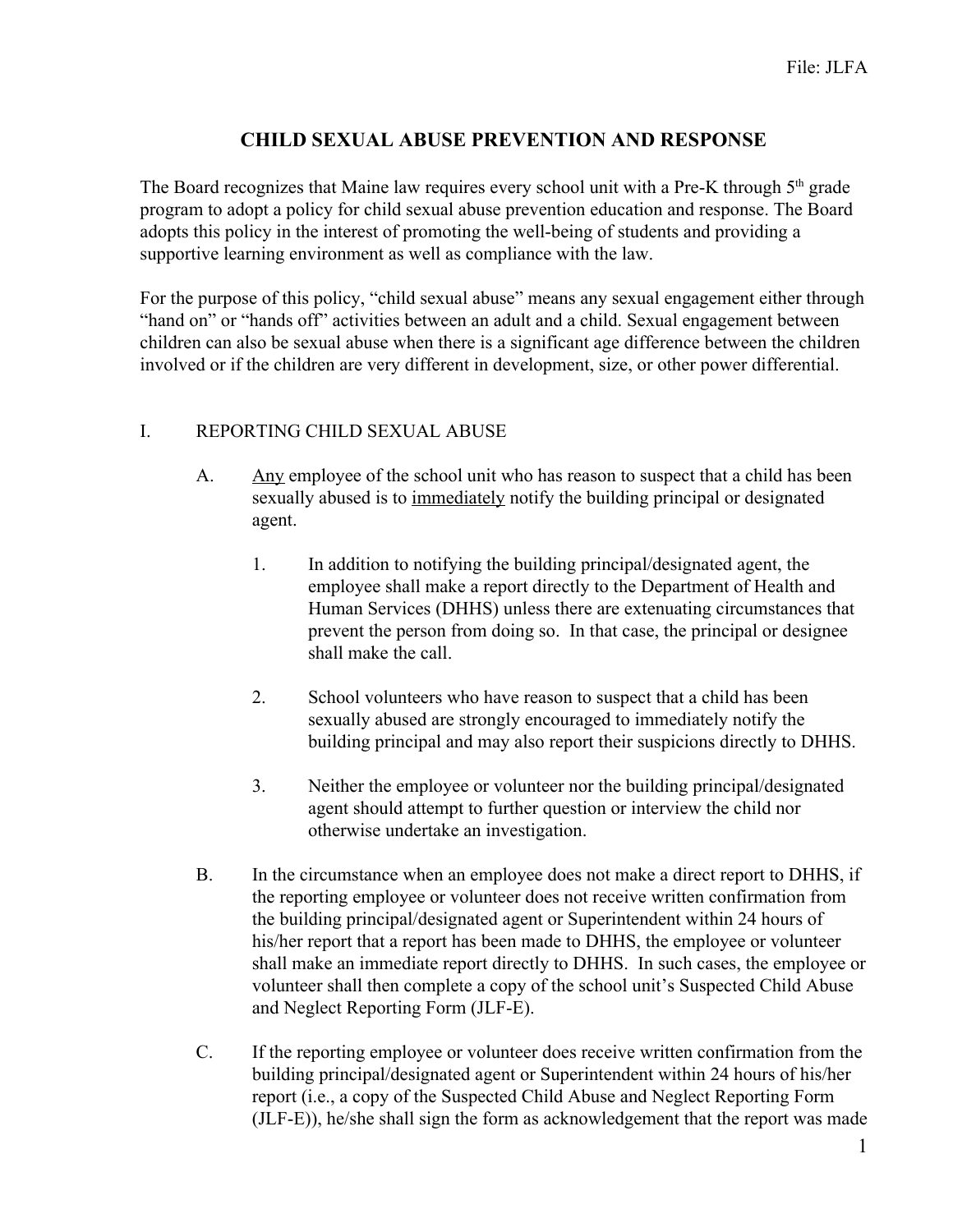and return it to the building principal/administrator or Superintendent.

D. The administrator reporting and confirmation duties shall be the same as provided in Section III of the Board's policy JLF, Reporting Child Abuse and Neglect.

## II. CHILD SEXUAL ABUSE AWARENESS AND PREVENTION EDUCATION FOR SCHOOL PERSONNEL

All school personnel who are required to be certified, authorized, or approved by the DOE shall be required to complete a minimum of one hour of training in child sexual abuse awareness and prevention, with training to be updated at least once every four years thereafter. Every effort will be made to train all school personnel. New employees must complete training within six months of hire.

Training must be "evidence-informed" (i.e., based on research and best practices) and delivered by a qualified instructor (i.e. a person with appropriate knowledge, skills, and experience or training in child sexual abuse awareness and prevention). The trainer may be an employee or volunteer with an agency/organization specializing in sexual assault and/or child sexual abuse or an employee of the school unit (e.g., school social worker, guidance counselor, school nurse, health educator) who has received appropriate training from such an agency/organization.

The goals of the training for school personnel are:

- Increased awareness of developmentally appropriate and inappropriate sexual behaviors in children;
- Increased ability to recognize indicators of child sexual abuse;
- Enhanced ability to respond effectively when a student or student's friend or peer discloses sexual activity or the staff member suspects child sexual abuse has occurred; and
- Awareness of local resources available to students, parents, schools, and community members and how these resources may be accessed.

Training should also address confidentiality/disclosure concerns (beyond the mandated reporting).

## III. CHILD SEXUAL ABUSE PREVENTION EDUCATION IN THE PRE-K THROUGH 5TH GRADE CURRICULUM

The school unit will provide child sexual abuse prevention programming to its Pre-K through grade 5 students. Such instruction will be aligned with the health education standards of Maine's